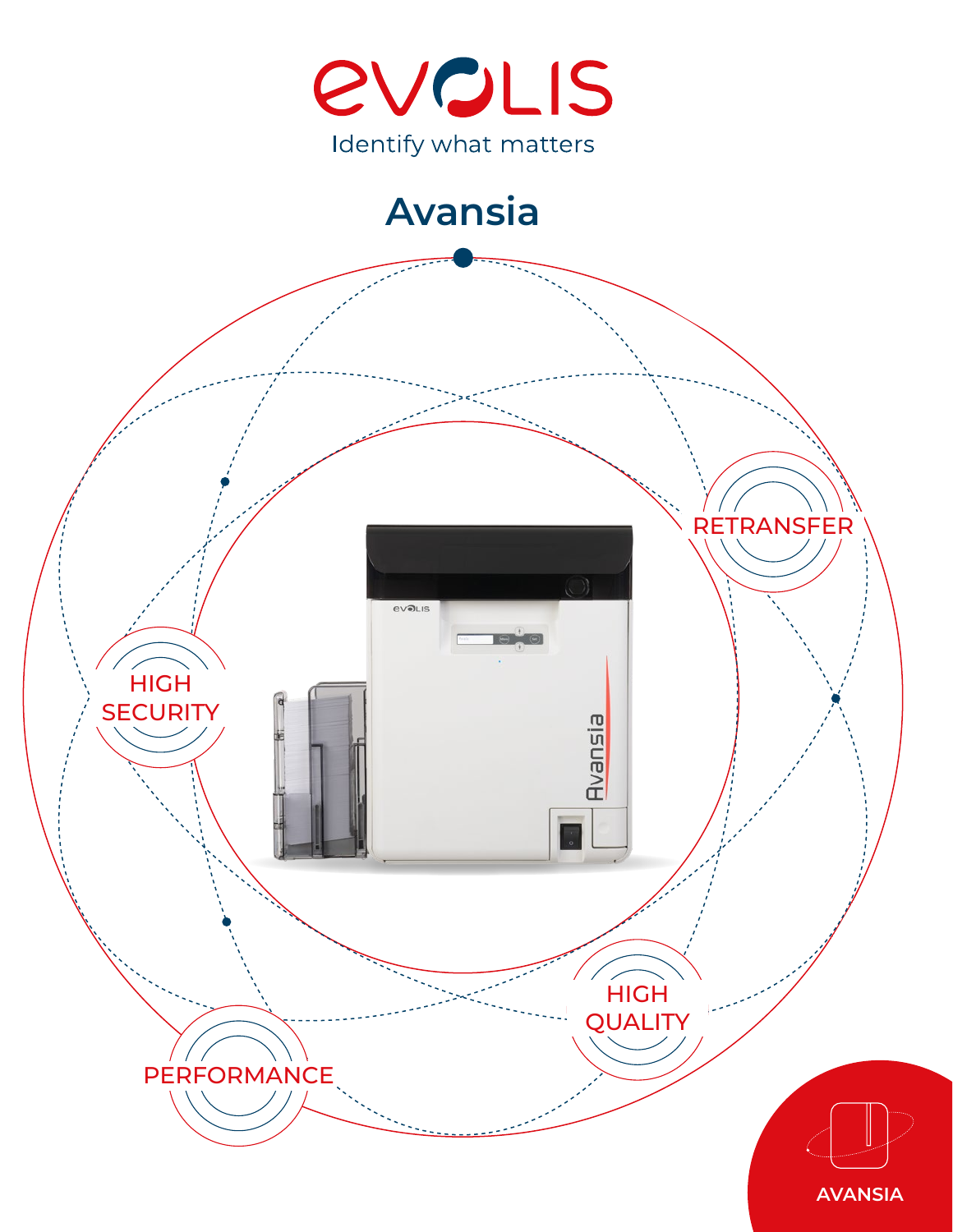## **A complete range of consumables**

Evolis High Trust consumables ensure **highquality printing and optimal service life** for your printer.

## **Features & advantages**

With a **wide range of cards, ribbons, and cleaning kits** you're sure to find the right product for your needs.



## **An exceptional aesthetic result**

With Avansia, **all card designs** are feasible. The retransfer technology allows **printing on the entire surface of the card** with no borders.

Thanks to the print resolution of 600 dpi a remarkable **fineness of printing** is achieved, with **exceptional rendering** of images and texts.

## **Safety is key**

**Avansia creates the most secure cards for you**. Encodings, UV elements, micro-texts, watermarks, guilloches: **numerous possibilities of graphic and electrical personalization** are provided, which contribute directly to the security of the cards.

> **∙ Easy access to consumables ∙** Software suite with **supervision system and notifications ∙ Card personalization software CARDPRESSO**

You need even more security? Equip your Avansia with a **lamination module**. You then have access to a **optimal level of security, thanks to different types of laminates**(varnish, patch, generic and specific holograms).

**UNIVERSITY** 

OF THE WEST

2024/2025

NAME: DUNBAR

Surname: Romeo

RD 24050298500







**High-quality design**

- **∙ Retransfer technology** for edge-to-edge printing, on both sides **∙ Print resolution 600 dpi**
- **∙** Printing on **all types of cards, even on irregular surfaces**
- **∙ Integrated leveler**, for perfectly flat cards

## **High-performance printing**

**∙ 250 card feeder and hopper ∙** Up to **144 cards/hour** (color printing, single-sided) **∙** Designed for**printing in large series**

### **Highly secure cards**

**∙ Multiple encoding options**

**∙** Printing of **micro-texts**, **guilloches** and **UV\* elements**

## **Protection of printed data & consumables**

- **∙ Recognition, activation and control of the level** 
	-

**∙ Locking the printer** with a key\* **of the ribbon** via an electronic key **Intuitive use**

#### **Robustness ∙ Print head with lifetime warranty**

**∙** Printer comes with 3 year warranty

## **Lamination module\*** For even more **secure & durable cards**.

- Varnish
- Patch
- Generic and specific holograms

## **Our selection**

**YMCFK 400**: a Fluo panel, to print UV elements

**Clear 500**: the essential ribbon for retransfer printing

**YMCK 500**: color ribbons, high autonomy

\*available on some models or as an option

Full details on the features of the Avansia printer